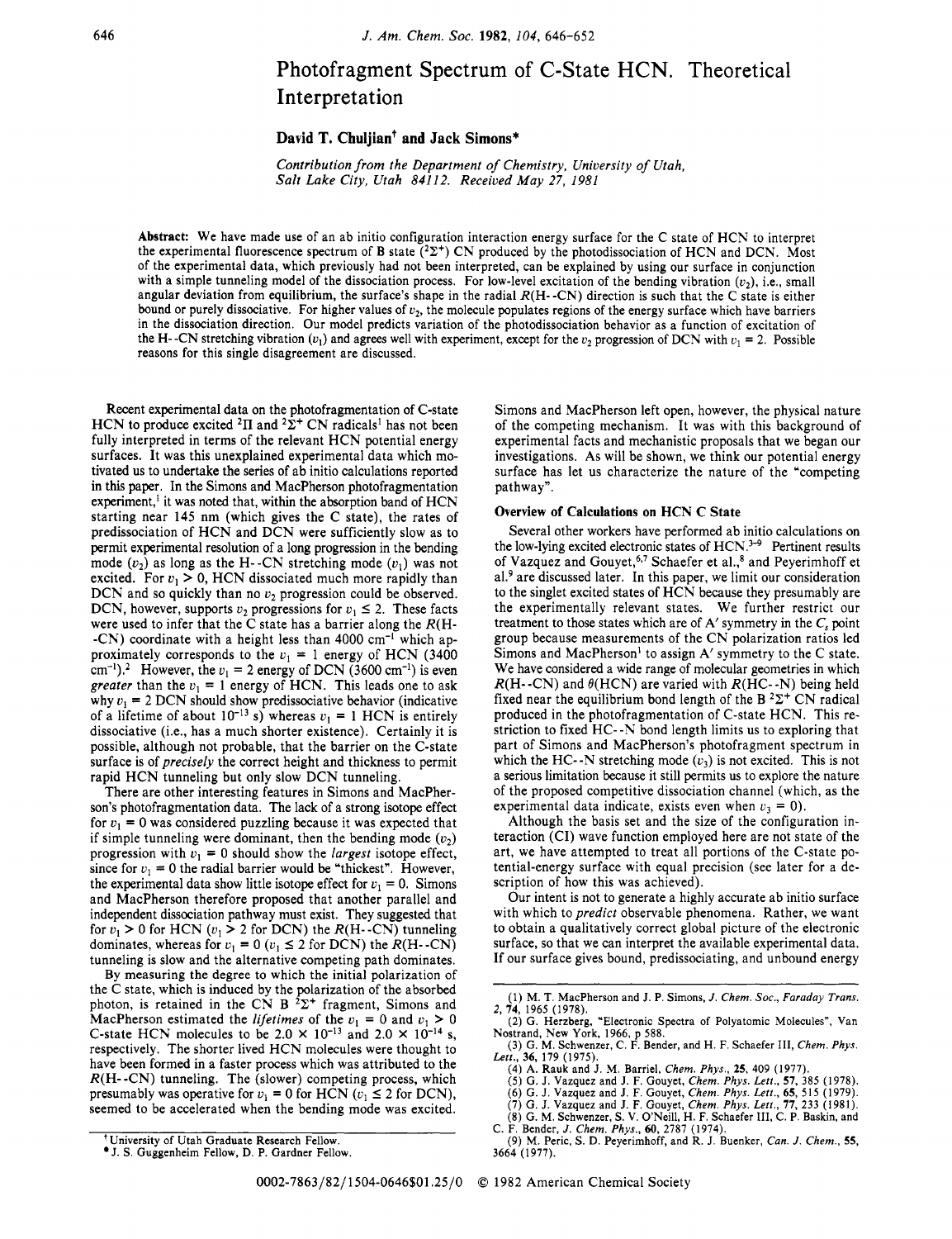#### *Photofragment Spectrum of C-State HCN*

levels which follow the trends observed in the photofragment spectrum,<sup>1</sup> which contains on the order of 100 lines, we conclude that our surface is capable of giving insight into the nature of the photodissociation process for this particular system.

To help **us** visualize the energy surface, we performed fits of the C-state surface using a generalization of the multidimensional interpolation method of Downing et al.,<sup>10</sup> which permits one to simultaneously utilize information on two or more electronic states which are strongly interacting (details of the interpolation method are given in Appendix 1). We now describe in more detail the strategy and methods **used** in performing the ab initio calculations and in arriving at our final description of the C-state potentialenergy surface.

**A. Orbital and Configuration Considerations.** The ground state of HCN is linear and of  ${}^{1}\Sigma^{+}$  symmetry, but the excited C state is bent and of  ${}^{1}A'$  symmetry in the  $C_s$  point group. We therefore display in Figures la and 2a the qualitative orbital correlation diagrams (OCD) of HCN at linear and bent geometries. The corresponding singlet configuration correlation diagrams (CCD) are shown in Figures lb and 2b. The three lowest states of A' symmetry we label the **X,** B, and C states, the C state being of  $12^+$  symmetry in linear geometry. In constructing these CCD's, which are not meant to be highly accurate, we made use of the CN state energies  $(X^2\Sigma^+, A^2\Pi,$  and  $B^2\Sigma^+$ ) given by Herzberg<sup>11</sup> as well as the results of calculations by Vazquez and Gouyet<sup>6</sup> and Peyerimhoff et al.<sup>9</sup> Clearly, in the linear geometry there are numerous crossings between configurations of the same and different symmetry, which we expect to give rise to symmetryimposed barriers in the C-state dissociation process.

For the bent HCN molecule, the orbitals have a' or a" symmetry and hence only **A'** and A" states can result. Note the CCD appropriate to an angle of 125°, shown in Figure 2b (only configurations of 'A' symmetry have been included): compared to the linear case, the H-atom orbital of the fragments now correlates with a lower energy orbital in HCN (an  $a' \pi^*_{CN}$  orbital). As a result, the symmetry barrier to dissociation of bent C-state HCN is expected to be somewhat lower than in the linear case.

Because at linear geometries the B and C states arise from states of different symmetries ( ${}^{1}\Delta$  and  ${}^{1}\Pi$ , respectively), whereas they both are of  ${}^{1}\text{A}'$  symmetry in the (bent)  $C_s$  point group, a "conical intersection" is expected. That is, the B and C states may cross (as functions of  $R(H-CN)$ ) because they are of different symmetries in the *C,* point group, but they must undergo an avoided crossing once the molecule bends. The resulting symmetry imposed barrier in the lower B state is expected to be important in determining its dissociation behavior. At geometries near the barrier in the **0** state, a *minimum* **is** expected to occur in the higher energy C state. **A** barrier in the C state surface itself is also expected because of *other* avoided crossings (for example, with the D state). The expected behavior of the **X, B,** and C states is summarized in Figures IC and 2c where the state correlation diagrams (SCD) are shown for linear and near-linear ( $\theta = 175^{\circ}$ ) geometries and for the strongly bent  $(\theta = 115^{\circ})$  geometry.

Because we are interested in obtaining a qualitatively correct global picture of the C-state potential surface (as  $\theta$  and  $R(H-CN)$ ) vary), we must include in our configuration interaction (CI) calculations *all* configurations which contribute significantly to this state at any geometry. Near its equilibrium geomery, the calculations *all* configurations which contribute significantly to<br>this state at any geometry. Near its equilibrium geomery, the<br>C state is dominated by  $n \rightarrow \pi^*$  character. However, the avoided<br>expansions it undergoes i this state at any geometry. Near its equilibrium geomery, the C state is dominated by  $n \rightarrow \pi^*$  character. However, the avoided crossings it undergoes involve states dominated by  $\pi \rightarrow \pi^*$  and  $\pi^*$ character. Hence, we must be sure to allow for both kinds of charge distributions when carrying out our CI study.

**B. Details of the ab Initio Calculations. 1. Basis Sets.** The atomic orbital basis sets chosen for this work consisted of Dunning's (4s,2p) contractions of the **(9s,5p)** primitive Gaussian basis sets for carbon and nitrogen and Dunning's **(3s)** contraction of the (4s) Gaussian basis set for hydrogen.<sup>12</sup> This is essentially



**Figure 1.** (a) Orbital correlation diagram (OCD) for the linear case. R(HC- - -N) is fixed at **2.2** bohr. (b) Configuration correlation diagram (CCD) for the linear case. State labels on left-hand side refer to the CN moiety; the H atom is always  $2S$  for configurations of interest. (c) State correlation diagram (SCD) for the linear  $(--)$  and near linear  $(--)$ cases ( $\theta = 180^{\circ}$  and 175°, respectively). For the near linear case, only states of **A'** symmetry are shown for simplicity. States indicated by solid lines are not important for later calculations.

**<sup>(</sup>IO) J. W.** Downing, J. Cizek, J. Paldus, and J. Michl, *Chem. Phys. Lett., 61,* **377 (1979).** 

<sup>(1</sup> **1) G.** Herzberg, "Spectra of Diatomic **Molecules",** Van Nostrand, New York, **1950, p 520.**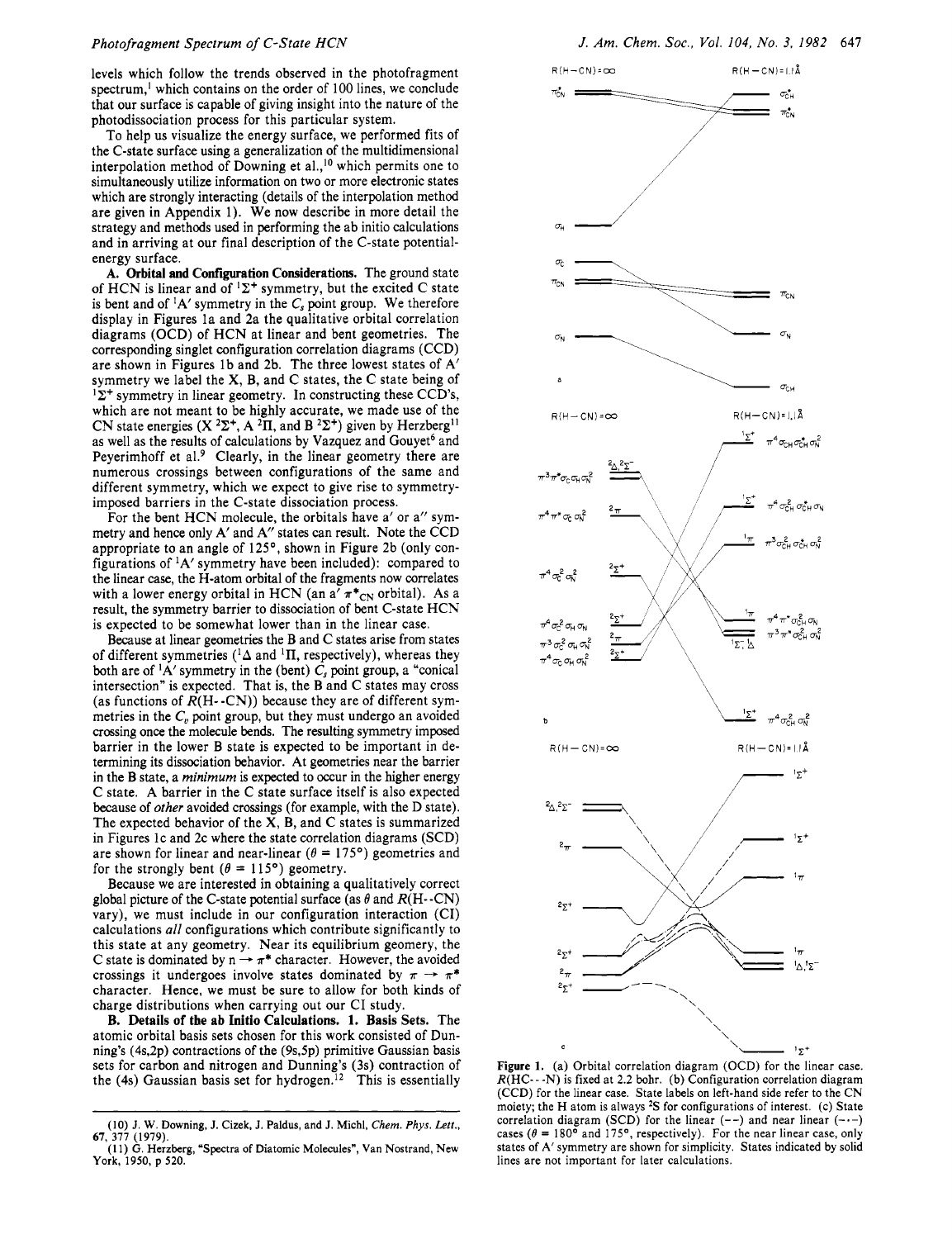

**Figure 2.** (a) OCD for the strongly bent  $(\theta = 125^{\circ})$  case. (b) CCD for the strongly bent case. Only configurations of **A'** symmetry for HCN (and their correlating configurations in the fragments) are shown. (c) SCD for strongly bent case. Only **A'** states shown.

the same basis used by Schaefer et al.<sup>8</sup> in their study of HCN. For comparison, Peyerimhoff et al.<sup>9</sup> used a similar basis but with a p function on hydrogen in place of one of our **s** functions, and with one bond function of **s** symmetry in each of the CN and CH bonds. The SCF energy of Peyerimhoff et al. for the  $X^1\Sigma^+$  state was -92.8467 au, whereas we obtained -92.8381 in our basis (Schaefer et al. did not publish their SCF energies). Vazquez and Gouyet<sup>7</sup> used a basis of 20 Slater functions of 4-31G quality; their SCF energy for the ground state was -92.7311 au. We think that our basis is comparable in quality to those used previously on HCN. Certainly it is *not* good enough to guarantee high quality

*Chuljian and Simons* 



**Figure 3.** Geometries at which CI energies were calculated. Molecule is placed in *xy* plane with C atom at the origin and N atom on the positive *x* axis.



**Figure 4.** C-state dissociation sections for several angles. A,  $\theta = 170^{\circ}$ ; **B**,  $\theta = 155^{\circ}$ ; C,  $\theta = 140^{\circ}$  (equilibrium angle); D,  $\theta = 110^{\circ}$ ; E,  $\theta = 95^{\circ}$ . Energy scale offset by **+92** au.

(0.2 eV) absolute energies. However, that kind of accuracy is, as we show later, not necessary to rationalize Simons and Mac-Pherson's puzzling experimental data.

**2.** *CI* **Level Studies.** Our CI calculations were performed using the unitary group based "direct CI" program written by Shepard.<sup>13</sup> In this approach, configuration lists are constructed by specifying occupation restrictions rather than by listing the specific Slater determinants to be used.

The procedure most often used to select configurations for inclusion in the CI calculation is not easily employed in the unitary group method. We therefore decided to select configurations on the basis of their coefficients in the CI wave function expansions at certain crucial "test" geometries. This method, which is detailed in Appendix 2, resulted in a 2488 configuration CI wave function which we used to generate all of the C-state energies reported in this work.

The 2488 configuration CI calculations were carried out at the geometries depicted in Figure 3. At several points on this **ge**ometry grid, the CI eigenvectors v.ere examined to be sure that the configurations presumed to be dominant remained dominant. For angles less than 90°, the configuration list began to be somewhat less satisfactory in the sense that configurations with significant expansion coefficients (0.08-0.10) in the C-state CI eigenvector did not have all of their corresponding single and double excitations present in the configuration list. Therefore, although we carried out additional calculations for  $\theta$  smaller than **90°,** the energy surface should be considered less accurate in this region.

<sup>(12)</sup> **T. H.** Dunning, Jr., *J. Chem. Phys.,* **53,** 2823 (1970). (13) R. Shepard, *In?. J. Quantum Chem., Symp.,* **14,** 211 (1980).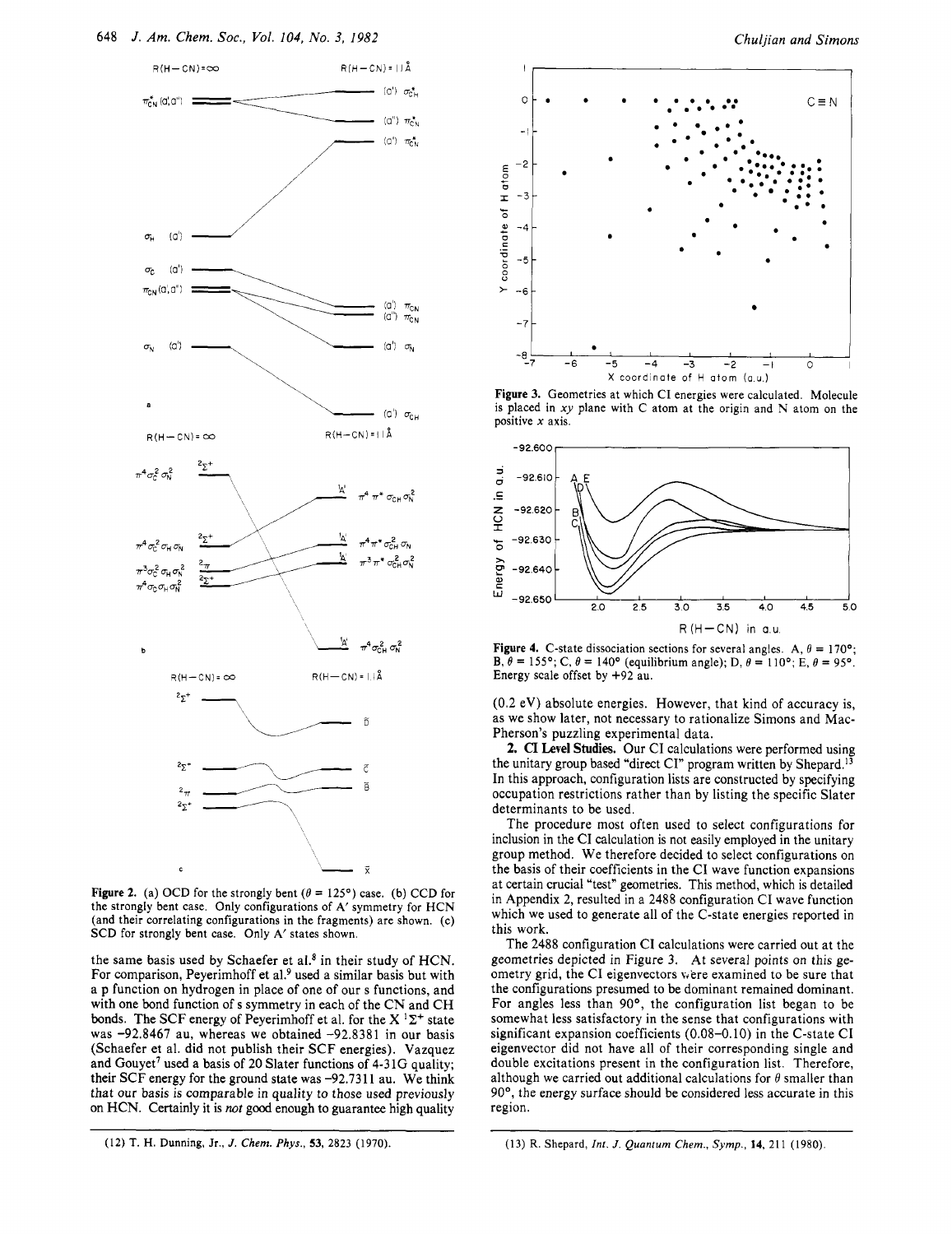

**Figure 5.** Dissociation sections for B and C states at  $\theta = 180^{\circ}$  (linear). Energy scale offset by +92 au.



 $R(H - CM)$ 

**Figure 6.** Dissociation sections defining values listed in Table I. Quantities a, b, and c correspond to the numbers in columns two, three, and four of Table I.

#### **Results and Interpretation of Experimental Data**

Several interpolated potential curves for the C state (at a variety of angles) are shown in Figure 4. Notice that near the C state equilibrium angle (140°) tunneling *cannot* occur; there is no barrier through which it can take place. Only for angles significantly far from 140° ( $\theta > 160^{\circ}$ ,  $\theta < 120^{\circ}$ ) do the potential-energy curves show barriers that could lead to tunneling.

Space limitations preclude showing dissociation sections for all angles where ab initio calculations and interpolations have been performed. The most important facts about each such curve are the barrier height (if there is a barrier) and the energy of the well's minimum  $(E_{min})$  relative to the dissociation limit  $(E_{\infty})$  and relative to the energy of the C-state equilibrium geometry ( $\theta = 140^{\circ}$ ). This information has been abstracted from a "complete" set of our calculated curves and is shown in Table I. If we tentatively assume complete decoupling of the bending  $(v_2)$  and stretching  $(v_1)$  modes (which is reasonably justified by most of the Simons and MacPherson data), we can divide into three cases the situations which arise for any given value of the stretching quantum number  $v_1$ . First, *tunneling* can occur when the stretching mode number  $v_1$ . First, *tunneling* can occur when the stretching mode contains enough energy to lie below the top of the barrier but above the asymptotic limit  $(R(H - CN) \rightarrow \infty)$ . In this case, we expect<br>needless proposed in the predissociation (i.e., photofragmentation should occur but with spectral lines whose width is determined by the tunneling rate). Second, if  $v_1$  is large enough that the energy in the stretching mode exceeds the barrier's top (or, if there is no barrier, the dissociation energy at that angle), very diffuse spectral features caused by *purely dissociative* transitions are expected. Third, at angles where no barrier exists, we expect to see structure in the *absorption*  spectrum, but no appearance of  $H + CN$  product fluorescence if the energy in the  $v_1$  mode is less than the dissociation energy at that angle. Based on this classification of the  $R(H-CN)$ motion, we now attempt to interpret the experimental data using our C state surface.

Table I indicates that tunneling should not occur at all until  $\theta$  deviates appreciably from 140 $\degree$ . In Table II we give the angles

Table I. Summary of Information from Complete Set of Dissociation Sections<sup>a</sup>

| $\theta$ , deg | $E_{\textbf{min}}(\theta)$ –<br>$E_{\bf min}$ (eq),<br>$cm^{-1}$ | $E_{\infty}-E_{\min}(\theta),$<br>$cm^{-1}$ | barrier<br>height,<br>$cm^{-1}$ |  |
|----------------|------------------------------------------------------------------|---------------------------------------------|---------------------------------|--|
| 180            | 2500                                                             | 2000                                        | 4980                            |  |
| 175            | 2500                                                             | 2000                                        | 4980                            |  |
| 170            | 2440                                                             | 2060                                        | 4190                            |  |
| 165            | 1780                                                             | 2720                                        | 3990                            |  |
| 160            | 990                                                              | 3510                                        | 4080                            |  |
| 155            | 460                                                              | 4040                                        | 4210                            |  |
| 150            | 90                                                               | 4410                                        | 4410                            |  |
| 145            | 0                                                                | 4500                                        | 4500                            |  |
| 140            | 0                                                                | 4500                                        | 4500                            |  |
| 135            | 150                                                              | 4350                                        | 4350                            |  |
| 130            | 400                                                              | 4100                                        | 4100                            |  |
| 125            | 660                                                              | 3840                                        | 3840                            |  |
| 120            | 990                                                              | 3510                                        | 3620                            |  |
| 115            | 1300                                                             | 3200                                        | 3600                            |  |
| 110            | 1760                                                             | 2740                                        | 3560                            |  |
| 105            | 2460                                                             | 2040                                        | 3470                            |  |
| $100\,$        | 3530                                                             | 970                                         | 3230                            |  |
| 95             | 5070                                                             | $-570$                                      | 2880                            |  |
| 90             | 7050                                                             | $-2550$                                     | 2500                            |  |
| 85             | 9810                                                             | $-5310$                                     | 1980                            |  |
| 80             | 13850                                                            | $-9350$                                     | 790                             |  |

 ${}^{\alpha}E_{\text{min}}(\theta)$  indicates lowest value of energy of molecule restricted to a given angle  $\theta$ ,  $E_{\text{min}}(eq)$  indicates the minimum energy on the dissociation section at the optimum angle  $(140^{\circ})$ ;  $E_{\infty}$  is the energy of HCN dissociated to B state CN and **2S** hydrogen. Figure 6 illustrates these parameters for a typical dissociation section.

Table **11.** Turning Points for H (D) Atom Moving along Calculated  $E_{\text{min}}(\theta)$  Path (See Figure 6) with CN Fragment Fixed as Shown in Figure 3

|                | classical angular turning points for bending<br>vibration. <sup><math>a</math></sup> deg |             |              |       |                    |  |
|----------------|------------------------------------------------------------------------------------------|-------------|--------------|-------|--------------------|--|
|                | <b>HCN</b>                                                                               |             | DCN          |       |                    |  |
| 0<br>$v_2 =$   | 129.0                                                                                    | 154.0       | 131.0        | 153.0 |                    |  |
| 1              | 116.0                                                                                    | 161.0       | 120.0        | 160.0 |                    |  |
| $\overline{2}$ | 108.2                                                                                    | 166.0       | 113.0        | 164.0 |                    |  |
| 3              | 103.0                                                                                    | $180.0^{b}$ | 106.4        | 169.0 |                    |  |
| 4              | 99.6                                                                                     | 180.0       | 102.8        | 180.0 | 103.1 <sup>c</sup> |  |
| 5              | 97.0                                                                                     | 180.0       | 99.6         | 180.0 |                    |  |
| 6              | 94.4                                                                                     | 180.0       | 97.6         | 180.0 |                    |  |
| 7              | 92.6                                                                                     | 180.0       | 95.6         | 180.0 | 95.7               |  |
| 8              | 90.7                                                                                     | 180.0       | 93.9         | 180.0 | 94.0               |  |
| 9              | 89.2                                                                                     | 180.0       | 92.4         | 180.0 | 92.6               |  |
| 10             | 88.0                                                                                     | 180.0       | 90.9         | 180.0 | 91.2               |  |
| 11             | 86.4                                                                                     | 180.0       | 89.7         | 180.0 | 89.8               |  |
| 12             | 85                                                                                       | 180.0       | 88.8         | 180.0 |                    |  |
| 13             |                                                                                          | _d          | 87.9         | 180.0 |                    |  |
| 14             |                                                                                          |             | 86.9         | 180.0 |                    |  |
| 15             |                                                                                          |             | 86.0         | 180.0 |                    |  |
| 16             |                                                                                          |             | $\approx 85$ | 180.0 |                    |  |

<sup>*a*</sup> Columns 2 and 3: small- and large-angle turning points for  $v_2$ bending progression of HCN with  $v_1 = 0$ . Columns 4 and 5: smalland large-angle turning points for DCN,  $v_1 = 0$ ; column 6, smallangle turning points for DCN,  $v_1 = 1$ . Number of decimal places in angles should not be taken too seriously. <sup>b</sup> For turning points indicated to be 180°, there *are* no turning points in the large-angle direction; angle  $\theta$  decreases after H (D) atom "crosses the hump" at 180°.  $\cdot$  Blank space in this column indicates no significant dif-<br>ference from corresponding value in column 3.  $\cdot$   $\cdot$   $\cdot$  indicates state corresponding to the particular set of quantum numbers is completely dissociated.

at which the bending vibrations are expected to undergo their classical turning points for various values of  $v_2$  for HCN and DCN. By combining this information with that of Table I, we **can** predict for which  $v_1, v_2$  combinations predissociation should occur. Experimentally,<sup>1</sup> for  $v_1 = 0$ , HCN predissociation (as seen by <sup>2</sup> $\Sigma^+$ CN fluorescence) began only when  $v_2$  exceeded 4. The  $v_2 = 5$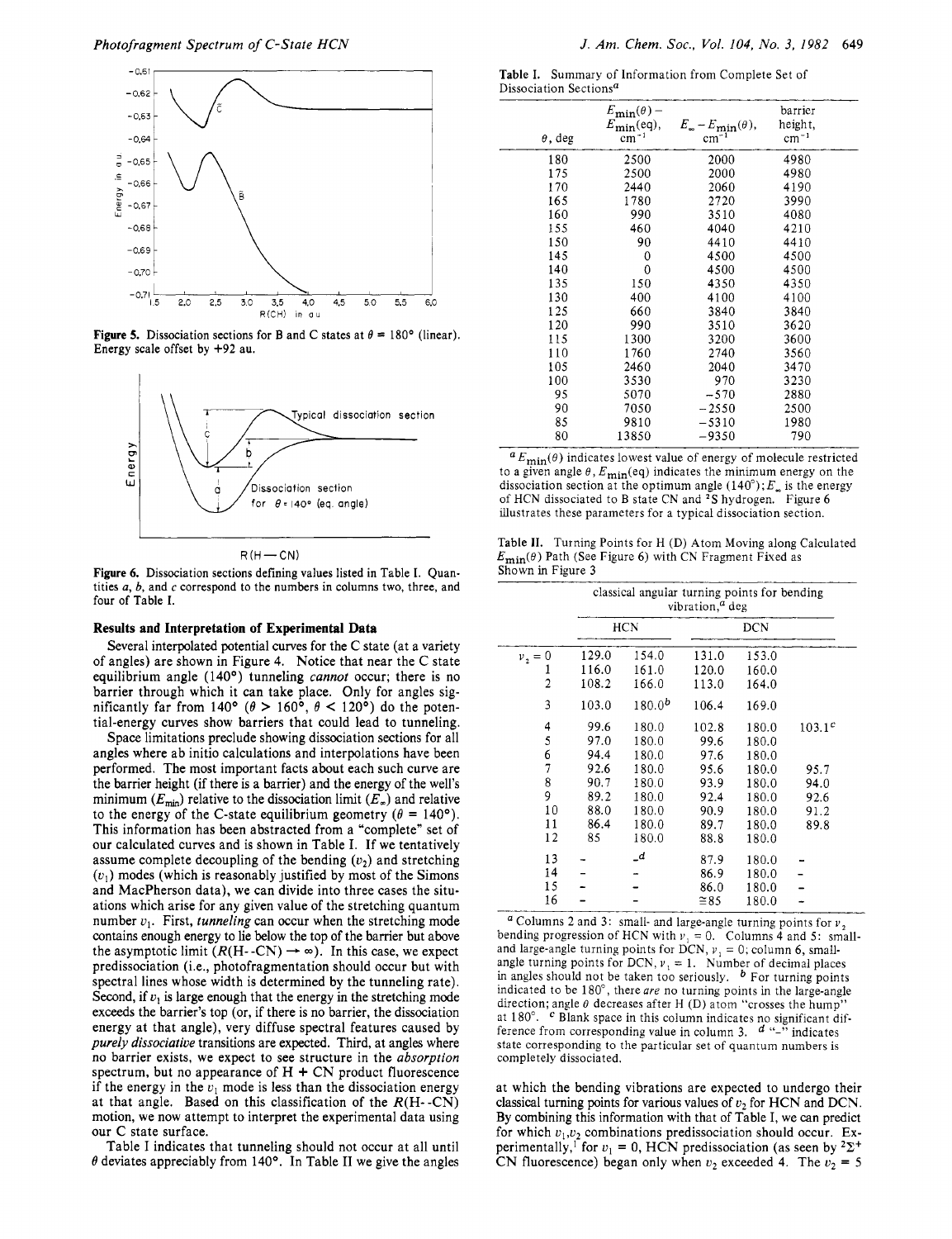bending energy corresponds to (Table II)  $97^\circ \le \theta \le 180^\circ$  for HCN. Does our surface "fit" this experimental observation? From Table I we see that  $v_1 = 0$  HCN, which has 1140 cm<sup>-1</sup> of stretching energy, should predissociate only when  $\theta$  reaches  $\simeq$ 100°. From Table II, we see that  $\theta \simeq 100^{\circ}$  does indeed correspond to  $v_2 = 4$ . For lower values of  $v_2$  (angles closer to 140°), the  $v_1 = 0$  energy lies below the dissociation limit, so no predissociation occurs. Tables I and I1 also indicate that near 80-85° the  $v_1 = 0$  energy (1140 cm<sup>-1</sup>) should exceed the barrier height; at this point, predissociation should cease and pure dissociation (diffuse spectral features) should begin.  $\theta$  values of 80-85° correspond to  $v_2 = 12$ -17; experimentally,<sup>1</sup> the structure in the photofragment spectrum disappears near  $v_2 = 13$ . Thus, although our surface predicts termination of predissociation at too large a *u2* value, qualitative agreement with experiment is good so far.

Let us now consider the  $v_1 = 1$  progression in HCN where we have about 3410 cm<sup>-1</sup> of stretching energy. According to Table I, if  $\theta$  lies between 120° and 160°  $v_1 = 1$  HCN should neither predissociate nor dissociate. From Table I1 we conclude that the  $v_2 = 0$  and  $v_2 = 1$  states of HCN should be *bound*. The  $v_2 = 2$ state might be expected to be either purely dissociative or else very rapidly predissociated since its small-angle turning point ( $\theta$  $= 108^{\circ}$ ) corresponds to a barrier of about 3400 cm<sup>-1</sup> which is close to the  $v_1 = 1$  energy (3410 cm<sup>-1</sup>).<sup>14</sup> The  $v_2 = 3$  state should be completely dissociated. Experimentally, none of the  $v<sub>2</sub>$  vibrational states are seen to give rise to *predissociation* structure. The photodissociation behavior of  $v_1 = 0$ , 1 C-state HCN, then, seems to be fairly well explained by our model.

Let us now analyze the spectral features of DCN. For  $v_1$  = 0 we have  $\simeq$ 750 cm<sup>-1</sup> of energy in the D--CN stretching coordinate. This means (Table I) that  $v_1 = 0$  should remain bound until  $\theta$  approaches 98-100° which corresponds (Table II) to  $v_2$ <br>= 5 or 6. However, near  $\theta \approx 100^{\circ}$ , the barrier height is 3230 cm-'. The probability of DCN tunneling through a barrier of height 2480 (=3230 - 750) cm<sup>-1</sup> and thickness 0.5 au is about 0.011 per D--CN vibration. This corresponds to a rate of about  $2 \times 10^{11}$  s<sup>-1</sup>, which is somewhat slower than the rotational rate of DCN. Thus we expect the rate of tunneling to be slow at  $v_2$  $= 5.$  Experimentally, predissociation is seen to *begin* near  $v_2 =$ 6 with some evidence that lower members of the progression  $(v_2 = 5, 4)$  are also present. At  $v_2 = 16$  the progression ends. From Table II we see that  $v_2$  much larger than 16 corresponds to  $\theta \approx$ 85 $\degree$  where the barrier height is comparable to 750 cm<sup>-1</sup>; again our surface is in agreement.

Next, we examine the  $v_2$  progression for  $v_1 = 1$  (which has 2200) cm-' of D- -CN stretching energy). Using Tables I and 11, we see that predissociation should start near  $v_2 = 4$  (at the 168° turning point); experimentally, it begins<sup>1</sup> at  $v_2 = 5$ . Our surface indicates that this  $v_2$  predissociation progression should end at  $v_2$ indicates that this  $v_2$  predissociation progression should end at  $v_2$ <br>= 12 ( $\theta \approx 88^\circ$ ) when the barrier height is comparable to the  $v_1$ = 12 ( $\theta \approx 88^\circ$ ) when the barrier height is concergy. Experimentally, it ends at  $v_2 \approx 11$ .

At first glance, the model **seems** to break down for higher values of  $v_1$  for DCN. For  $v_1 = 2$  (which has 3600 cm<sup>-1</sup> of stretching energy), Tables I and I1 predict predissociation to begin and end at  $v_2$  = 2. Experimentally, the lower  $v_2$  members of the  $v_1 = 2$ DCN progression are obscured by other bands, but there seemed to be evidence in the Simons and MacPherson experiment' of at least the  $v_2$  = 7, 8, 9 peaks. However, Table 2 of ref 1 shows exact degeneracy of the three DCN states  $(v_1 = 2; v_2 = 7, 8, 9; v_3 =$ 0) with the corresponding three states  $(v_1 = 0; v_2 = 12, 13, 14;$  $v_3 = 0$ ). Our model cannot rationalize predissociation for  $v_1 =$ 

2,  $v_2 = 4, 5, \ldots$  let alone the  $v_1 = 3$  progression which Simons and MacPherson also tentatively assigned (which would have about  $5000 \text{ cm}^{-1}$  of stretching energy). Rather, Table I predicts direct dissociation for  $v_1 = 3$  DCN for *any* value of  $v_2$ .

The interpretation of the DCN  $v_1 = 2$  data therefore presents a problem (it is probably excusable to regard the  $v_1 = 3$  data as inconclusive since assignment was only tentative<sup>1</sup>). Our surface indicates that at  $\theta \simeq 92^{\circ}$  (the turning point corresponding to  $v_2$ )  $= 9$  for DCN) the barrier height should be only 2600 cm<sup>-1</sup>, far less than is needed to contain the  $3600 \text{ cm}^{-1}$  of stretching energy in  $v_1 = 2$  DCN, whereas somewhat *less* energy in the stretching mode for HCN (3410 cm<sup>-1</sup>) gives rise to very rapid dissociation even for  $v_2$  = 3 (barrier height 3300 cm<sup>-1</sup> at turning point of  $\simeq$ 103°).

There are several possible explanations which come to mind. First, the experimental data for DCN pertaining to the  $v_1 = 2$ (and  $v_1 = 3$ ) progression may have been misassigned. We recently communicated our findings to Professor Simons. He conceded<sup>15</sup> that there may have been just such a misassignment in this very difficult case. The assignment of the  $v_1 = 2$  DCN peaks, which overlap members of the  $v_1 = 0$  progression, was made as much on peak intensity as on band positions. It is possible that these intensities are perturbed by the strong B-, C-, and D-state interactions. Intensity contributions appearing to be due to  $v_1 =$ 2 might really be perturbed  $v_1 = 0$  intensities.

Second, it could be that our computed barriers are too small for small angles ( $\theta$  < 100°) so that  $v_1$  = 2 DCN actually lies below the barrier's peak. However, substantial changes in our surface would destroy the agreement our model gives for  $v_1 = 0$ , 1 HCN and  $v_1 = 0$ , 1 DCN.

A third possibility is that there exists an efficient energy redistribution mechanism in DCN which does not exist in HCN. One might imagine that the CN vibration in DCN  $(v_3 \approx 1600$ cm<sup>-1</sup>) could couple strongly to the C--H stretch ( $v_1 = 1465$  cm<sup>-1</sup> for DCN), whereas such coupling would be weaker in HCN *(u3*   $= 1745$  cm<sup>-1</sup>,  $v_1 = 2273$  cm<sup>-1</sup>). In this case, it might be possible for vibrational excitation of the  $v_1 = 2$  mode of DCN to redistribute part of its energy to the *uj* mode thereby reducing H- -CN stretching energy and making the state stable on a predissociation time scale (order of a vibrational period). Also, the exact degeneracies noted earlier for the states (2; 7, 8, 9; 0) and (0; 12, 13, 14; 0) might couple the bending and stretching modes to such an extent that viewing the motion in terms of separate modes is misleading.

As an objection to the last two possibilities, we merely note that our potential surface and model gave such a nice interpretation of HCN and  $v_1 = 0$ , 1 DCN that we think further experimental study of  $v_1 = 2$ , 3 DCN is warranted.

#### **Summary and Conclusions**

We think that our ab initio calculated C-state potential-energy surface for HCN has given us an improved interpretation of the Simons and MacPherson photofragmentation data,' one *not* relying on two parallel dissociation pathways. Instead, we interpret the data in terms of a simple model in which excitation of the bending vibration allows the stretching motion to sample a variety of different tunneling barriers. Near  $\theta = 140^{\circ}$ , the radial potential has no barrier so that  $R(H-CN)$  motion is either bound or purely dissociative (depending on whether the stretching energy is less than or greater than  $4500 \text{ cm}^{-1}$ ). As the bending motion is excited, and the H atom moves away from  $\theta = 140^{\circ}$ , the radial potential-energy curves have barriers which can give rise to predissociative behavior. As the bend is further excited, the barrier heights are found to decrease. For a given energy in the stretching mode, if one excites the bending mode to high enough energy, first tunneling and eventually purely dissociative motion become possible.

#### **Appendix 1. Least-Squares Interpolation of Energy Surfaces**

Our ab initio CI energies were fit to an interpolator by a least-squares approach. Because this is, to our knowledge, the

**<sup>(14)</sup>** A simple "square barrier" estimate of the tunneling rate indicates that a barrier thickness of *0.5* au (reasonably consistent with the potential curves of Figure **4)** and a barrier height (top of barrier minus energy of vibration) of 100 to 1000 cm<sup>-1</sup> should give tunneling probabilities of about 0.53–0.14<br>per H--CN vibration. The vibrational frequency of the H--CN stretching<br>mode is about 6.8 × 10<sup>13</sup> s<sup>-1</sup> (4.35 × 10<sup>13</sup> s<sup>-1</sup> for DCN). Hence if (recall that both HCN and DCN have rotational periods of about  $2 \times 10^{-13}$ sec). (15) **J. P. Simons, personal communication.**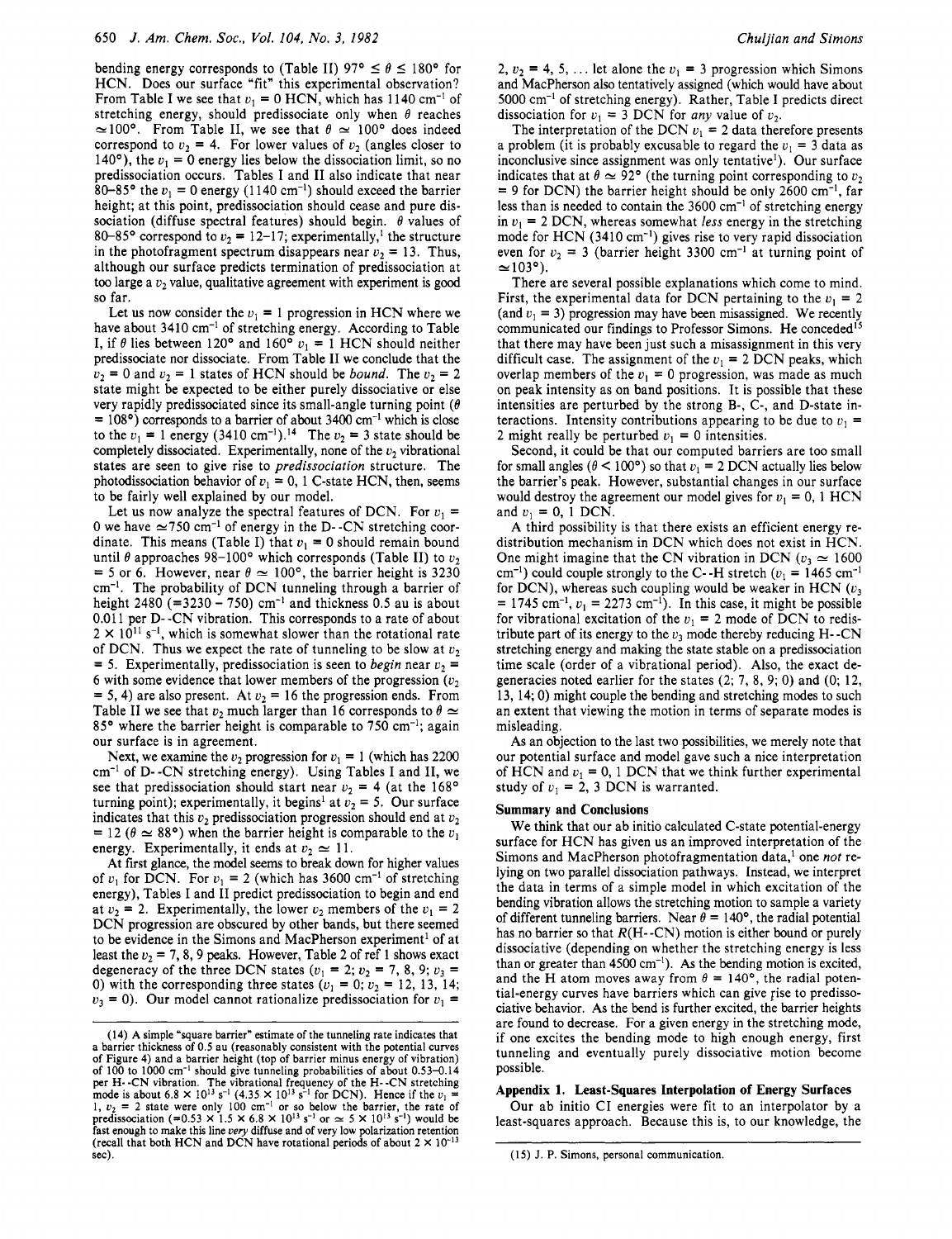first use of a least-squares version of the interpolation technique of Downing et al.,<sup>10</sup> we think it is appropriate to discuss the method in some detail. The model secular equation<sup>10</sup> used to simulate the avoided crossing of two configurations is given as follows:

$$
(H_{11} - E)(H_{22} - E) - (H_{12}H_{12}) = 0 \tag{1}
$$

or

$$
E2 - E(H11 + H22) + (H11H22 - H122) = 0
$$
 (2)

The two solutions are

$$
E_{\pm} =
$$
  
 
$$
\{(H_{11} + H_{22}) \pm [(H_{11} + H_{22})^2 - 4(H_{11}H_{22} - H_{12}^2)]^{1/2}\}/2
$$
 (3)

Downing et al.<sup>10</sup> have put forth a more general version of this procedure which yields an Nth-order polynomial in *E.* Since we wish to model the avoided crossing of pairs of states only, the quadratic problem is probably the most meaningful here.

In the quadratic energy eq *2,* the CI matrix elements *Hij* are functions of the two H-atom coordinates (recall that we fix the bond length and location of the CN fragment for all calculations). Following Downing et al., $^{10}$  we express the specific combinations of *Hij* matrix elements appearing in eq *2* as polynomials *P, Q* in the two H atom geometrical coordinates:

$$
-(H_{11} + H_{22}) = P(x, y) \tag{4}
$$

$$
(H_{11}H_{22} - H_{12}^2) = Q(x,y) \tag{5}
$$

Here x and y are relevant coordinates of the system  $(R(H-CN))$ and  $\theta$ , or the x and y coordinates of the H atom, for example), and *P* and *Q* are Laurent series in these coordinates. The unknowns, of course, are the expansion coefficients of P and *Q*  pertaining to various powers of **x** and *y.* Since one does not generally know the "natural" or optimal coordinates in terms of which to expand the  $H_{ij}$  matrix elements, it is often necessary for *P* and *Q* to contain many powers of the coordinates (including cross terms) and, hence, many unknown parameters. To keep the number of fitting parameters small (and presumably to thereby increase their numerical significance), a least sum of squares (LSS) approach was used to choose the best parameters in *P* and *Q* to fit our ab initio energies to eq **2.** 

Combining the last two terms in *eq 2* by noting their polynomial nature, and writing the exponents and coefficients explicitly, we have

$$
E^2 + \sum_{\alpha} a_{\alpha} E^{i_{\alpha}} x^{j_{\alpha}} y^{k_{\alpha}} = 0 \tag{6}
$$

Given the energy  $E$  at any geometry  $(x,y)$  the unknowns in eq. 6 are the coefficients  ${a_{\alpha}}$ . We represent this equation symbolically as follows:

$$
E^2 + \zeta(E, x, y) = 0 \tag{7}
$$

Now we define, in analogy with the usual least-squares procedure,

$$
LSS = \sum_{\mathbf{A}} \{ E_{\mathbf{A}} + \zeta (E_{\mathbf{A}}, x_{\mathbf{A}}, y_{\mathbf{A}}) \}^2 \tag{8}
$$

where  $E_A$ ,  $x_A$ , and  $y_A$  are the *known* input (energy and coordinate) data points. Defining  $\zeta(A) = \zeta(E_A, x_A, y_A)$ , we next minimize LSS with respect to a particular parameter  $a_{\beta}$ :

$$
0 = \frac{\partial \text{LSS}}{\partial a_{\beta}} = 2\sum_{\mathbf{A}} \{E_{\mathbf{A}}^2 + \zeta(\mathbf{A})\} \frac{\partial \zeta(\mathbf{A})}{\partial a_{\beta}} \tag{9}
$$

which leads to a set of linear equations for the unknown expansion coefficients *{aa]:* 

$$
\sum_{\alpha} {\sum_{\mathbf{A}} {\sum_{\mathbf{A}}^{i_{\alpha}+i_{\beta}} \chi_{\mathbf{A}}^{j_{\alpha}+j_{\beta}} y_{\mathbf{A}}^{k_{\alpha}+k_{\beta}}} a_{\alpha}} = -{\sum_{\mathbf{A}} {\sum_{\mathbf{A}}^{i_{\beta}+2} \chi_{\mathbf{A}}^{j_{\beta}} y_{\mathbf{A}}^{k_{\beta}}} \quad (10)
$$

The main advantage of the quadratic fitting method<sup>10</sup> is that one can utilize information from two states of the molecular system and obtain, for a given geometry, one equation in *E* whose *two*  roots are the energies of the states. That is, that the quadratic

energy equation has "avoided crossing" behavior built into it. Since we use a LSS fitting approach, we can also look for the "most natural" coordinates for the problem by searching for the interpolator with the fewest parameters that reproduces the input energy values to some acceptable tolerance.

After some experimenting, we found that an interpolator involving polynomials in  $R(H-CN)$  and cos  $\theta$  gave a reasonable least-squares fit to our ab initio data (the average magnitude of the deviation from the input points being  $16 \text{ cm}^{-1}$ ). This interpolator was then used to generate the C-state energy at intermediate geometries.

#### **Appendix 2. Configuration Selection Procedure**

The philosophy of our "configuration selection" method is to include in the configuration list enough single and double excitations to "relax" the orbitals (to allow for their variable quality at different geometries) and to correlate the electrons about equally well at all of the nuclear configurations of interest. We chose several "test" geometries, including two near the equilibria of the B and C states (as given by Schaefer et al.<sup>8</sup>), some "bondbreaking" distances where the H- -C bond is only partly formed, and a few highly distorted geometries at which we expected configuration crossings to occur.

We first performed CI calculations including single and selected double excitations from the occupancy of the **X** 'A' ground state (freezing the "core" nitrogen and carbon **1s** orbitals and the C--N  $\sigma$  bond). The magnitudes of the expansion coefficients in the Band C-state eigenvectors were then classified as "large" (>0.10), "medium" (0.05-0.10), or "small" **(C0.05).** A configuration list was then constructed which included all of the "large" coefficient configurations for *both* the B and C states (at all seven geometries) plus all single and low-lying double excitations from these configurations. Next, the "medium" coefficient configurations (again, with respect to both the **B** and C states, and at all seven test geometries) were included in the list and *all* single excitations from them were added to the list. Of course, some of these latter configurations had already been included as single or double excitations from the "large" configurations. A unitary group based distinct row table (DRT) was then constructed which included all configurations detailed above.

The classification of "large", "medium", or "small" as based on the tolerances 0.10 and 0.05 was the best we could do using the existing computer routines and facilities at Utah. We felt that a configuration list which included all important single and double excitations relative to the "large" reference configurations plus single excitations relative to the "medium" reference configurations represented a physically reasonable trial CI wave function. Attempting to include more than the few thousand most important configurations, in light of the modest size of our Gaussian orbital basis set, was not considered a worthwhile effort.

With use of the trial DRT outlined above, a new unitary group CI calculation was performed, and the eigenvectors of this (larger) CI were examined. From these CI expansion coefficients, a new configuration list was again constructed that included all "large" coefficient configurations and all single and low-lying double excitations from them, and all "medium" coefficient configurations and all single excitations from them. Another CI calculation was then performed, and this procedure was continued until the configuration list "converged".

The resultant DRT gave rise to a CI matrix which was not economically feasible to use for calculating a global surface (150) or *so* geometries), so we systematically reduced the dimension of the CI space by discarding those excitations which put electrons into the higher energy virtual orbitals. While doing so, we compared the resultant (smaller CI) energies at our test geometries to those obtained from the larger "converged" configuration list. After some comparison, we found a 2488 configuration CI wave function which gave the same shape to the B- and C-state energy surfaces at the seven test geometries ( $\pm 2.5$  kcal/mol) as the larger CI wave function. This final wave function was then used to generate the configuration list for *all* of the subsequent **CI** calculations whose results are presented in this paper. Perhaps the